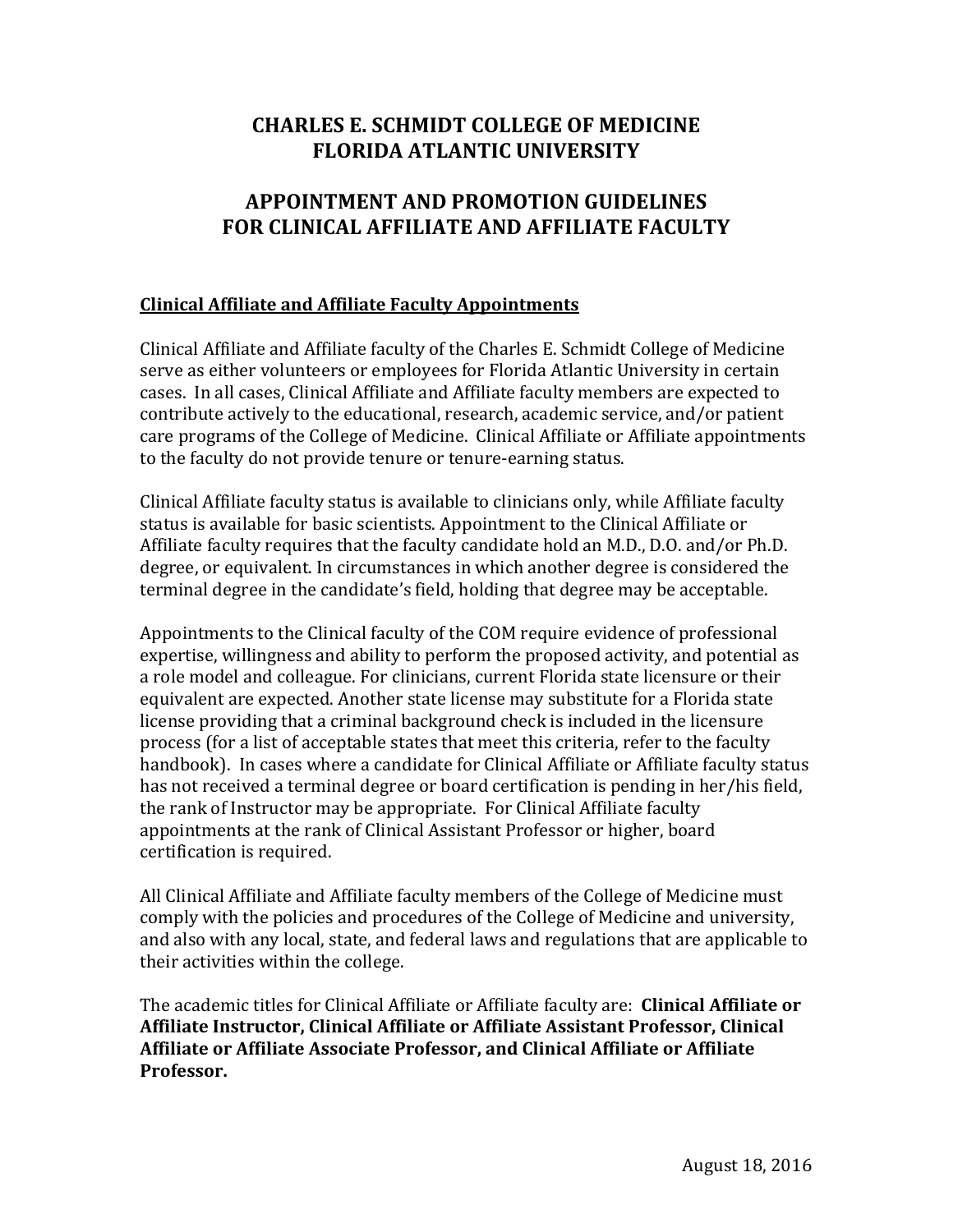In rare circumstances, such as retirement or the onset of an illness of an affiliate faculty member who previously played an active role in the College of Medicine but who, as a result of his/her changed circumstances, no longer has a role within the curriculum, such faculty member may, in the discretion of CAP, be conferred his/her affiliate title with the additional modifier of "Retired".

# **Process for Appointment of Clinical Faculty**

Interested potential faculty members may submit a letter of intent, their updated curriculum vitae (in the format illustrated in **Appendix A**) and two letters of recommendations from non-partners to the Administrative Specialist for CAP. These requests will be reviewed by the appropriate Division Head within the applicable Department, to determine the potential role for this individual within the College. Each Department is responsible for conferring with the appropriate faculty and leadership within various courses and programs in both undergraduate and graduate medical education to determine whether there is a potential role for any applicant. Only in cases where there is an identified role for an interested candidate, will the Department Chair forward the candidate to CAP for consideration.

Initial responsibility for recommending the appointment and rank of new candidates to the Clinical Affiliate or Affiliate faculty resides with the applicable Department Chair or designee, who then forwards candidate packets to the Committee on Appointments and Promotions (CAP). The CAP reviews each candidate packet, and forwards a recommendation on appointment and academic rank to the appropriate Department Chair. The Department Chair accepts or rejects the CAP recommendation and submits a final recommendation to the Dean. The decision of the Dean is final in all appointment and promotion decisions involving Clinical Affiliate and Affiliate faculty.

Candidates will be appointed to the Clinical Affiliate or Affiliate faculty on the basis of their commitment to assist with teaching, collaborative research, academic service, and/or patient care for a particular role within the College of Medicine.

Appointments to the faculty may be made at any time during the University's fiscal year (July 1 to June 30). The effective date of the appointment will be the date that the required information and the candidate's acceptance of the position are received by the department. The term of appointment will be outlined in the initial appointment letter, ending on June  $30<sup>th</sup>$  of the third year. Acceptance of an appointment to the Clinical Affiliate or Affiliate faculty carries with it the agreement by the faculty member to abide by the policies and procedures of the university and College of Medicine as per the faculty handbook. Faculty members will participate in faculty development programs as required by the college.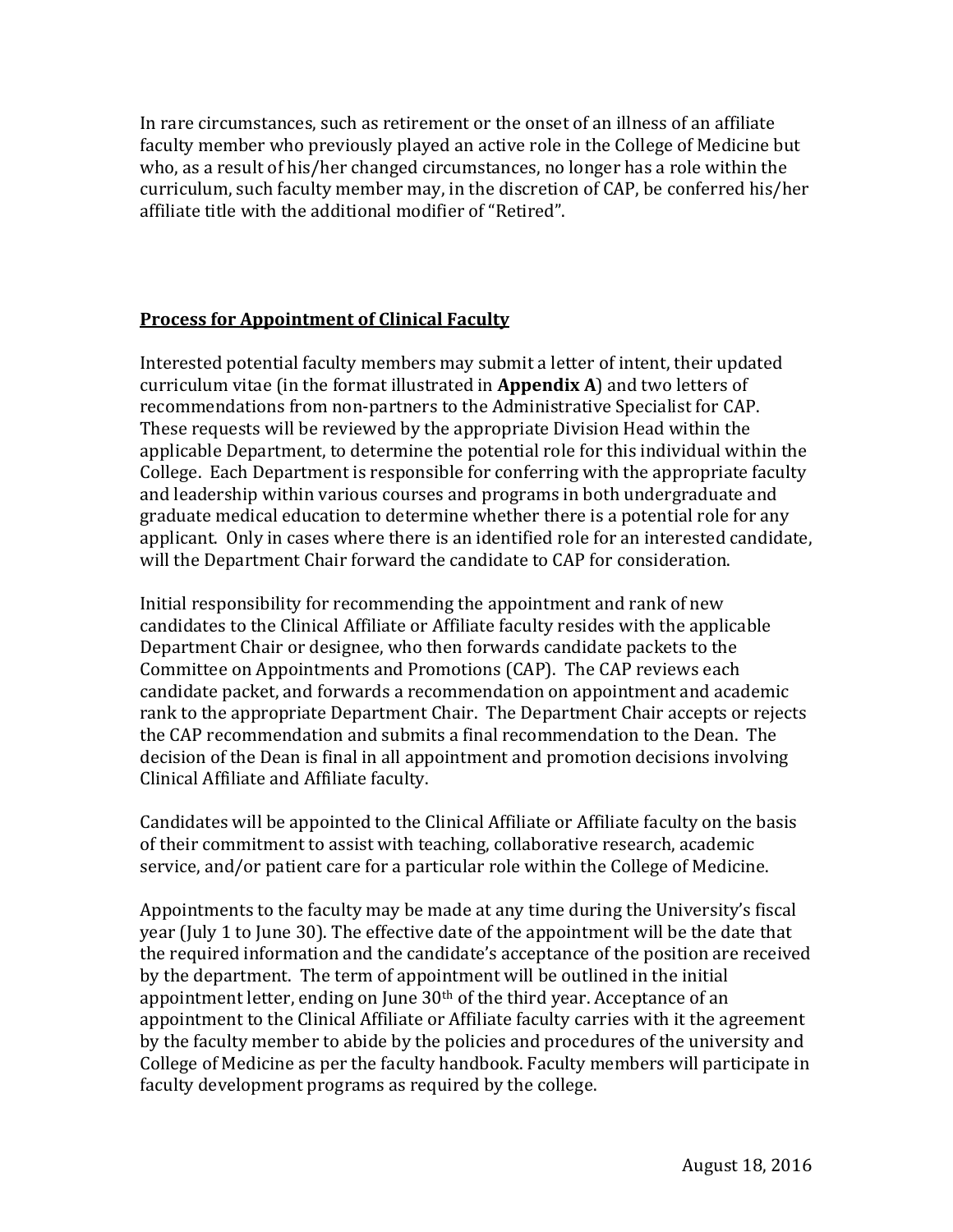# **Reappointment to the Clinical Faculty**

A formal reappointment is required at the end of the appointment period; however, evaluations and actions for reappointment or non-reappointment may be undertaken by the Departments and/or the Central Administration at any time during an appointment. Reappointment is not automatic and is based on continued contributions to the mission of the Department and the College of Medicine, and continued eligibility. Non-reappointment needs no justification.

For Clinical Affiliate and Affiliate faculty undergoing the required reappointment evaluation during their last year of service, the usual termination date is June 30. For those individuals reappointed to the clinical affiliate or affiliate faculty, their reappointment term will begin on July 1 of that year.

It is the responsibility of each member of the Clinical Affiliate and Affiliate faculty to maintain a current *curriculum vitae* on file with the appropriate Department. During the reappointment process, medical license information will be verified for physicians and other licensed health professionals.

## **Clinical Affiliate or Affiliate Instructor Appointment**

The rank of Instructor is appropriate as an entry rank for candidates who are at the early stage of academic and/or clinical service. The rank of Clinical Affiliate Instructor is used for physicians who have not yet attained board certification, and Affiliate Instructor for researchers who have not completed a post-doctoral fellowship, or for other individuals who do not have a terminal degree in their field.

## **Clinical Affiliate or Affiliate Assistant Professor Appointment**

The rank of Assistant Professor signifies that the candidate has made or has the potential to make contributions to at least one of the focus areas of academic and/or clinical achievement that constitute the mission of the College of Medicine. These are: 

- teaching (at the medical student and/or resident level; graduate students in the medically-related sciences)
- research/scholarship
- patient care and
- $\bullet$  service (administration and/or community service)

Board certification is required for appointments to the rank of Clinical Affiliate Assistant Professor or to any higher rank.

## **Clinical Affiliate or Affiliate Associate Professor Appointment**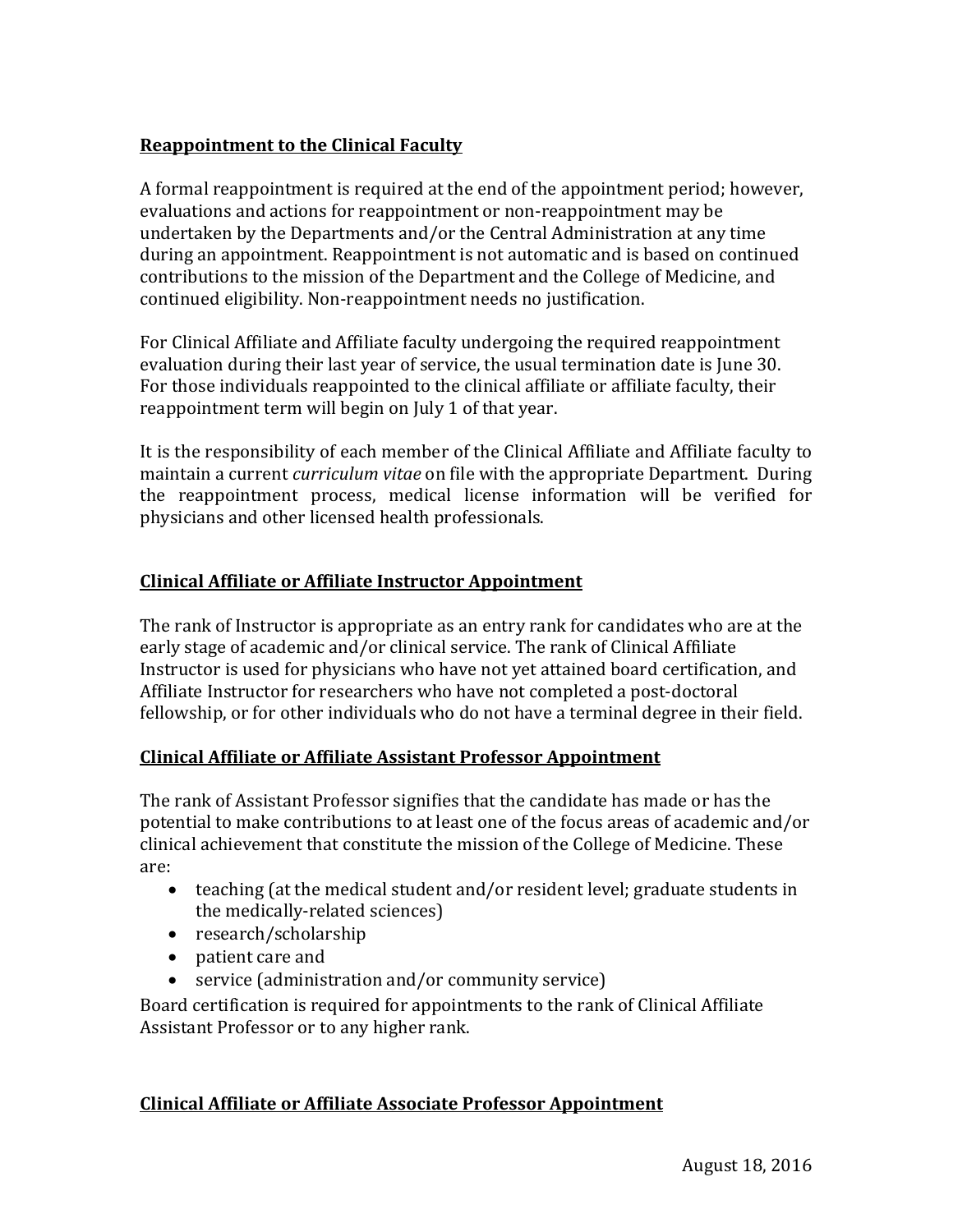The rank of Associate Professor signifies that the candidate has made tangible contributions to at least one of the focus areas of academic and/or clinical achievement that constitute the mission of the College of Medicine (see above) and that the candidate has achieved regional recognition.

As Clinical Affiliate or Affiliate members of the faculty, Associate Professors will exhibit high levels of skill as educators and/or practitioners. They will contribute actively to the educational and/or clinical programs of the College of Medicine, and they will demonstrate the ability to stimulate students and trainees toward a scholarly approach to medical practice. Such clinical faculty members must provide high-quality patient care where applicable. Examples of scholarly activity that would qualify an individual for the rank of Associate Professor in each category are listed in **Appendix B.** 

## **Clinical Affiliate or Affiliate Professor Appointment**

Professors will have achieved national and/or international recognition as outstanding teachers and/or clinicians. They will demonstrate efficiency in design, organization, and presentation of material, and continue to contribute to the formal teaching programs of the College of Medicine. They must demonstrate a more distinguished level of accomplishment and a longer record of academic involvement than an Associate Professor.

The Clinical Affiliate or Affiliate Professorial rank represents the highest rank that can be earned in the Professoriate and the highest academic honor at the Charles E. Schmidt College of Medicine at Florida Atlantic University. Promotion or appointment as professor requires that the candidate has remained productive in the academic and/or clinical mission of the College of Medicine, and has national standing. Scholarly presentations or publications of research and/or clinical accomplishments are standard for appointment to this rank, examples of these activities are listed in **Appendix B**.

## **Promotion of Clinical Affiliate and Affiliate Faculty**

Following initial appointment, Clinical Affiliate and Affiliate faculty can request consideration for promotion in rank at any time. Promotions are limited to one rank above the current level at a time, and one promotion per individual per academic year. Faculty or leaders within the College of Medicine may also recommend a Clinical Affiliate or Affiliate Faculty member for promotion based on their contributions on behalf of the COM. Promotion decisions will follow the same process as decisions on appointment, with the initial recommendation on academic rank being provided by the applicable Department Chair. The CAP will review all requests and nominations for promotions and make a recommendation to the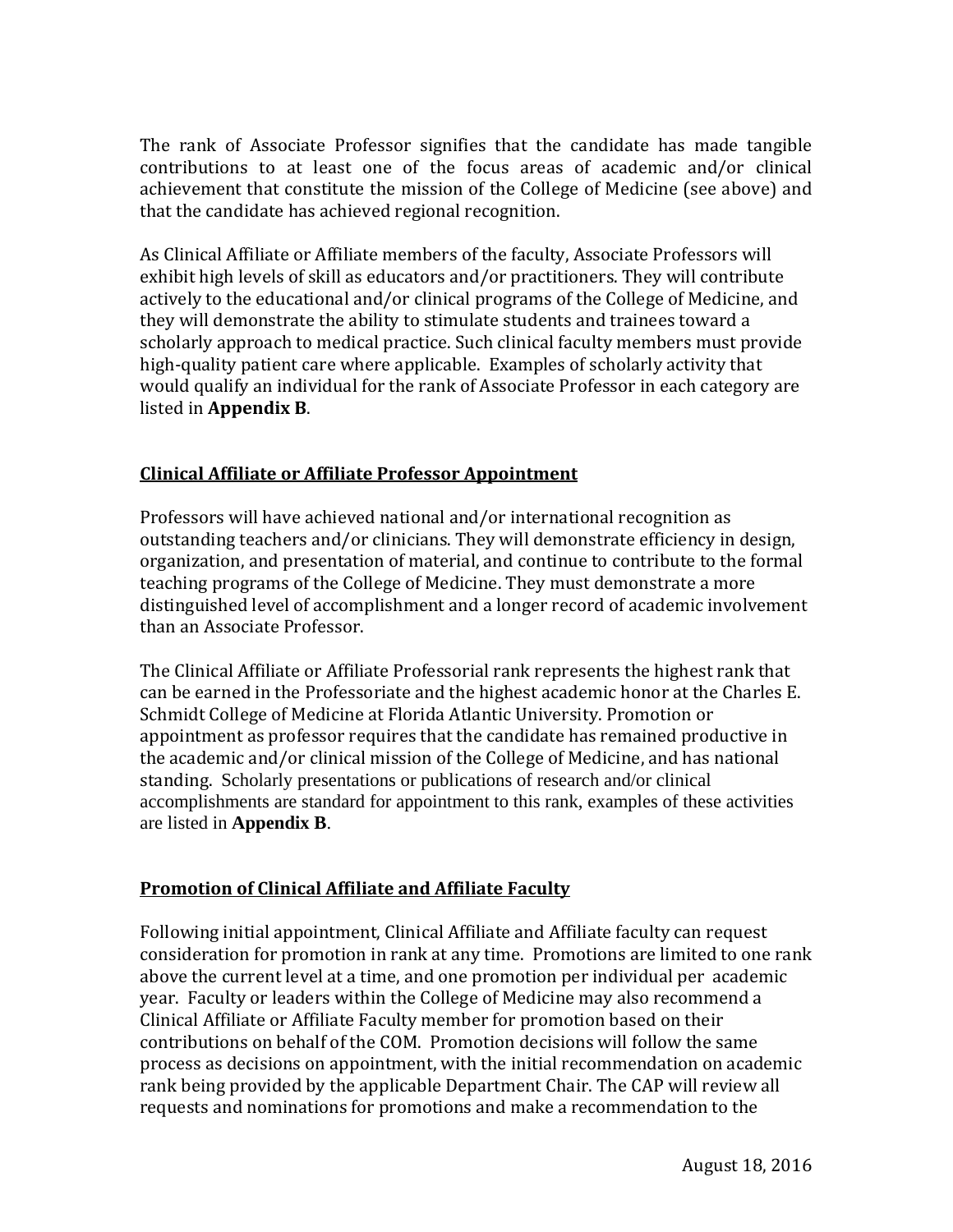Department Chair, who will forward a final decision to the Dean. The Dean of the College of Medicine has responsibility for all final decisions involving promotions for Clinical Affiliate and Affiliate faculty.

Promotion of Clinical Affiliate and Affiliate faculty members is encouraged for those individuals who make sustained contributions to the mission of their Department and the College and meet the criteria for the promotion. Those contributions generally focus on teaching of medical students, residents, fellows and physicians, collaborative research, academic service, and clinical and professional service.

The following are the core components of the material that is provided to the Committee on Appointments and Promotions (CAP):

- 1. Letter of recommendation (from an educational head of a department division, or course/clerkship/program director) speaking to the contributions of the candidate
- 2. Curriculum vitae (CV) in format provided in **Appendix A**, including a full bibliography and list of all other achievements related to their faculty role
- 3. Evidence of activities, products or achievements commensurate with promotion rank as specified below.

Consideration for promotion in rank should take in to account whether the candidate meets the criteria for the rank as outlined in the initial appointment descriptions. Examples of criteria in the areas of teaching, scholarship/research, patient care/clinical service and professional service for each of the ranks are listed in **Appendix B**. Candidates may be considered for their achievements in one particular area, or may have achieved criteria in multiple areas.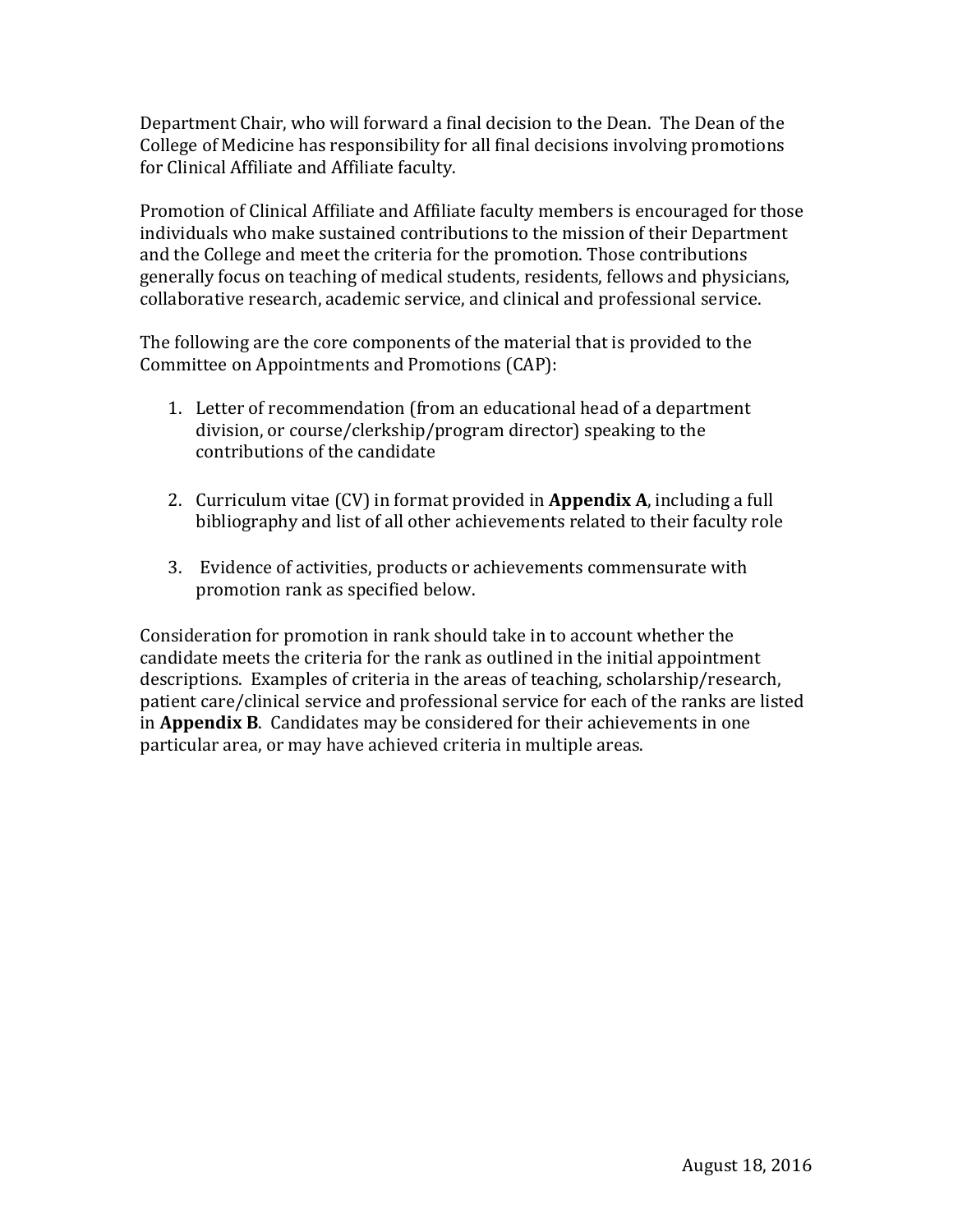## **APPENDIX A**

## **CURRICULUM VITAE TEMPLATE**

Date of Preparation \_\_\_\_\_\_\_\_\_\_\_\_\_\_\_

#### CURRICULUM VTTAE

NAME: BIRTHDATE: (OPTIONAL) BIRTHPLACE: (OPTIONAL)

EDUCATION: 

Undergraduate: College attended, dates (month, year), degree, date of degree

Graduate/Medical School: College or school attended (inclusive months, years: e.g., July, 2004-June, 2008), degree, date of degree (month, year)

Internship: 

Residency: 

Postgraduate: For each of above training levels: Type, location(s), dates (inclusive months, years)

HONORS: Phi Beta Kappa, AOA, Sigma Xi, etc., institutional, local, regional, national and international awards

MILITARY SERVICE: Branch, dates served, training in service, current status

BOARD CERTIFICATION: Board name, date of certification

MEDICAL LICENSURE: State, number, date issued, status

SOCIETY MEMBERSHIPS:

UNIVERSITY APPOINTMENTS: Chronological, from most recent to earliest—type and rank of appointment, University name, location, dates (inclusive months, years)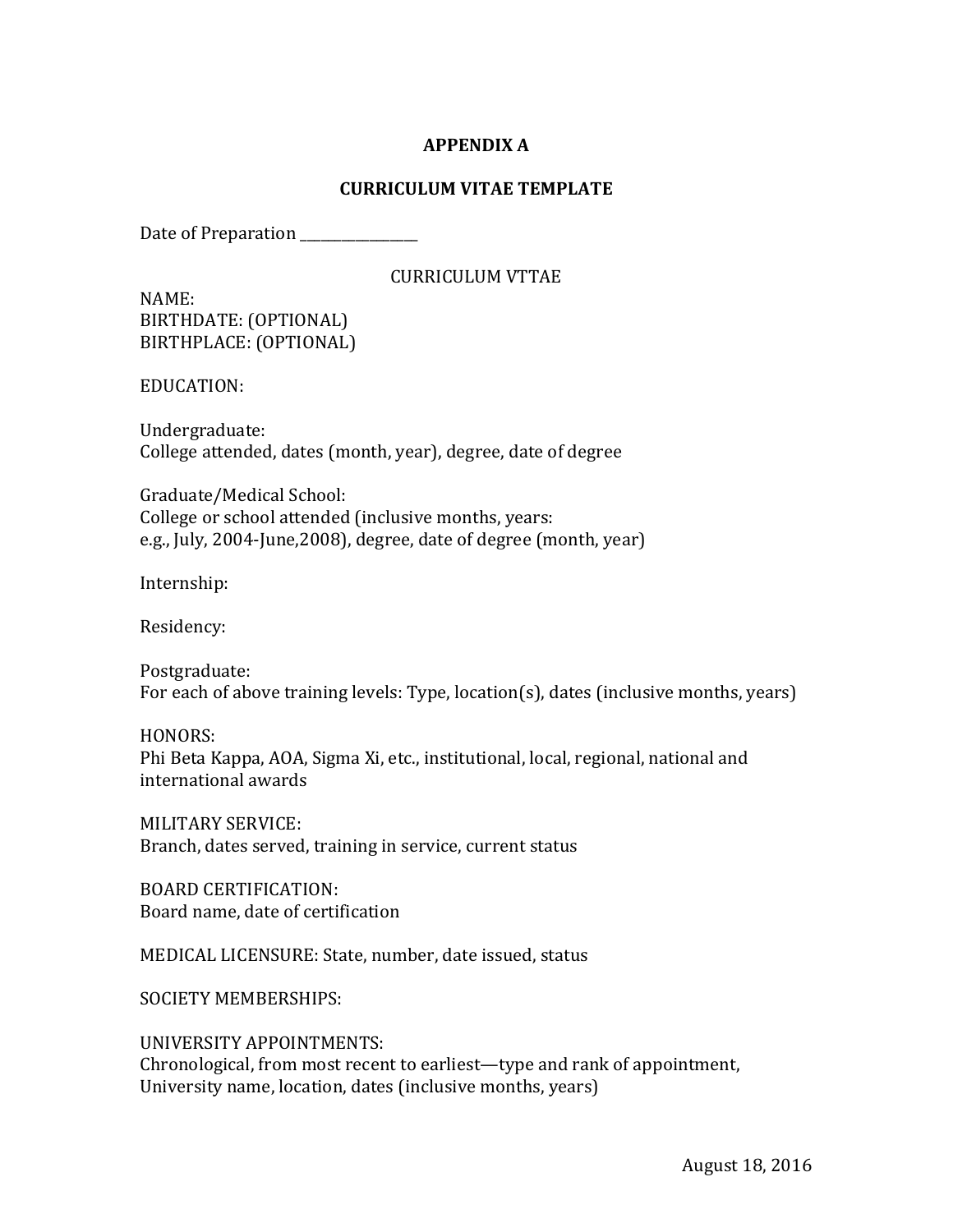#### HOSPITAL APPOINTMENTS:

Chronological, from most recent to earliest—name of hospital, type of appointment (active, consultant) offices held

#### PRACTICE (PROFESSIONAL) EXPERIENCE:

For those at any time in administration or in practice of medicine (not as a faculty member) list chronologically from most recent to earliest.

TEACHING EXPERIENCE: (Actual student contact hours and number of students in class) 

VISITING PROFESSORSHIPS AND INVITED LECTURES: List dates and locations

EDITORIAL APPOINTMENTS: Journals, Books Name of journal, publisher, dates of appointment (or date of publication if single volume)

#### COMMITTEES AND OFFICES HELD (include dates served):

Include departmental and institutional committees, grant advisory committees, study sections, journal review assignments, offices held in organizations, regional and national committees and offices, consultant appointments and board examiner or member appointments. Note: Criteria for different ranks include local, regional and national reputation and leadership experiences.

#### FELLOWS/GRADUATE STUDENTS TRAINED:

Name, degree, inclusive dates, degree awarded, if any, as a result of this training

#### RESEARCH AND OTHER EXTERNAL SUPPORT:

List agency from which support derived, title of project or program, dollar amount and inclusive dates. Include past and current

## PUBLICATIONS (BOOKS AND BOOK CHAPTERS)

Contributions numbered in chronological sequence; authors in exact order listed; title of paper; name of publication; editors; location of publisher; date of publications; inclusive pages

## PUBLICATIONS (JOURNALS)

Papers numbered in chronological sequence; authors in exact order listed; title of paper; name of journal; volume; inclusive pages, date of publication (month, day, year); note if letter

PUBLICATIONS (Innovative Interactive Educational Media and Technologies; e.g., multimedia, CAI, Internet, electronic media

BOOK REVIEWS: Numbered in chronological sequence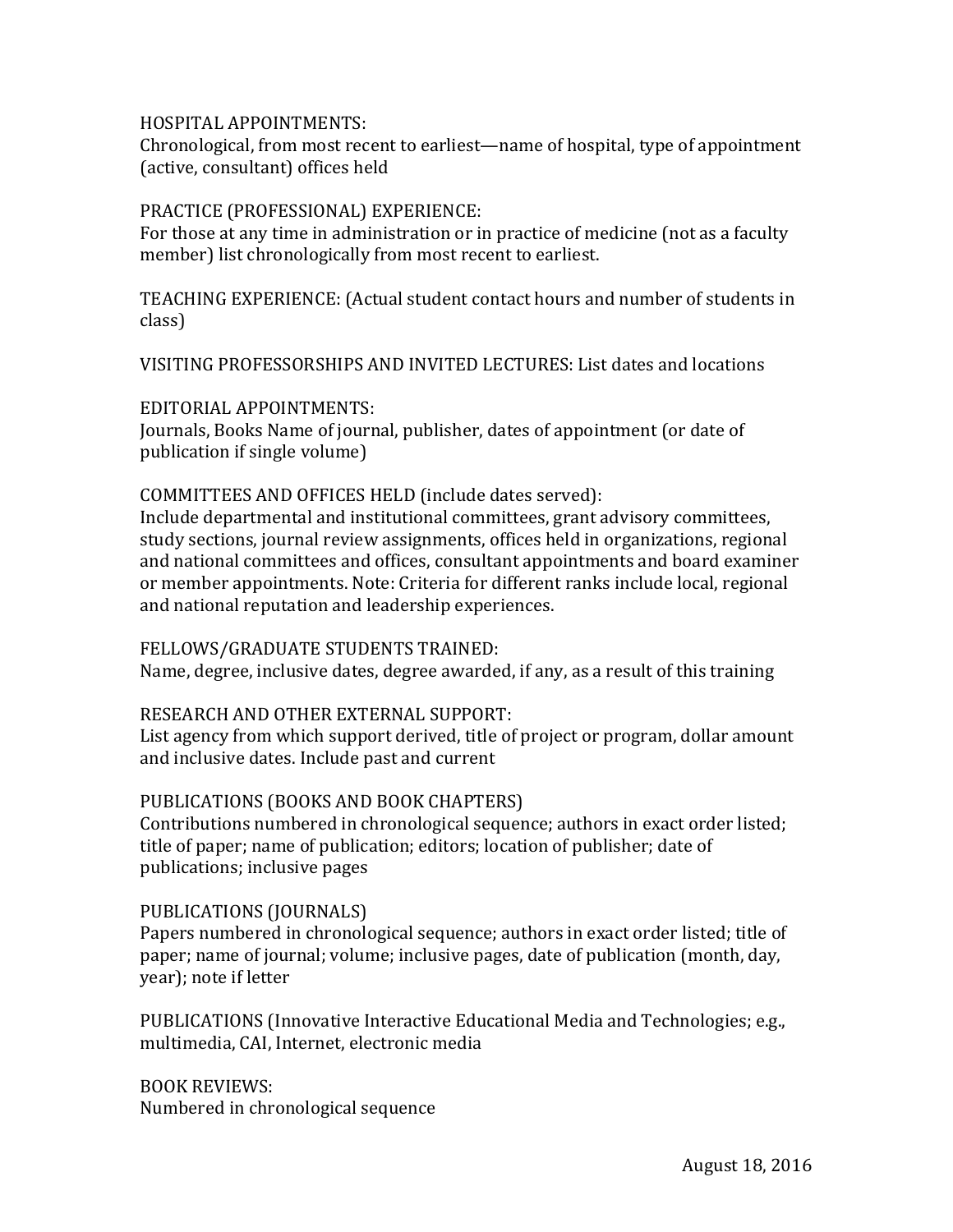Your name; review of—name of item reviewed;  $author(s)$  or editor(s);  $public$ ; location of publisher; name of publication in which review appeared; volume; inclusive pages; date of publication of review (month, day, year)

#### ABSTRACTS PRESENTED AND PUBLISHED:

Authors in exact order listed; title of abstract; where presented (i.e. society or organization); abstract published in—name of publication, volume, inclusive pages, date of publication

## ABSTRACTS PUBLISHED, BUT NOT PRESENTED:

Authors in exact order listed; title; abstract published in—name of publication, volume, inclusive pages, and date of publication

OTHER PROFESSIONAL SERVICE ACTIVITIES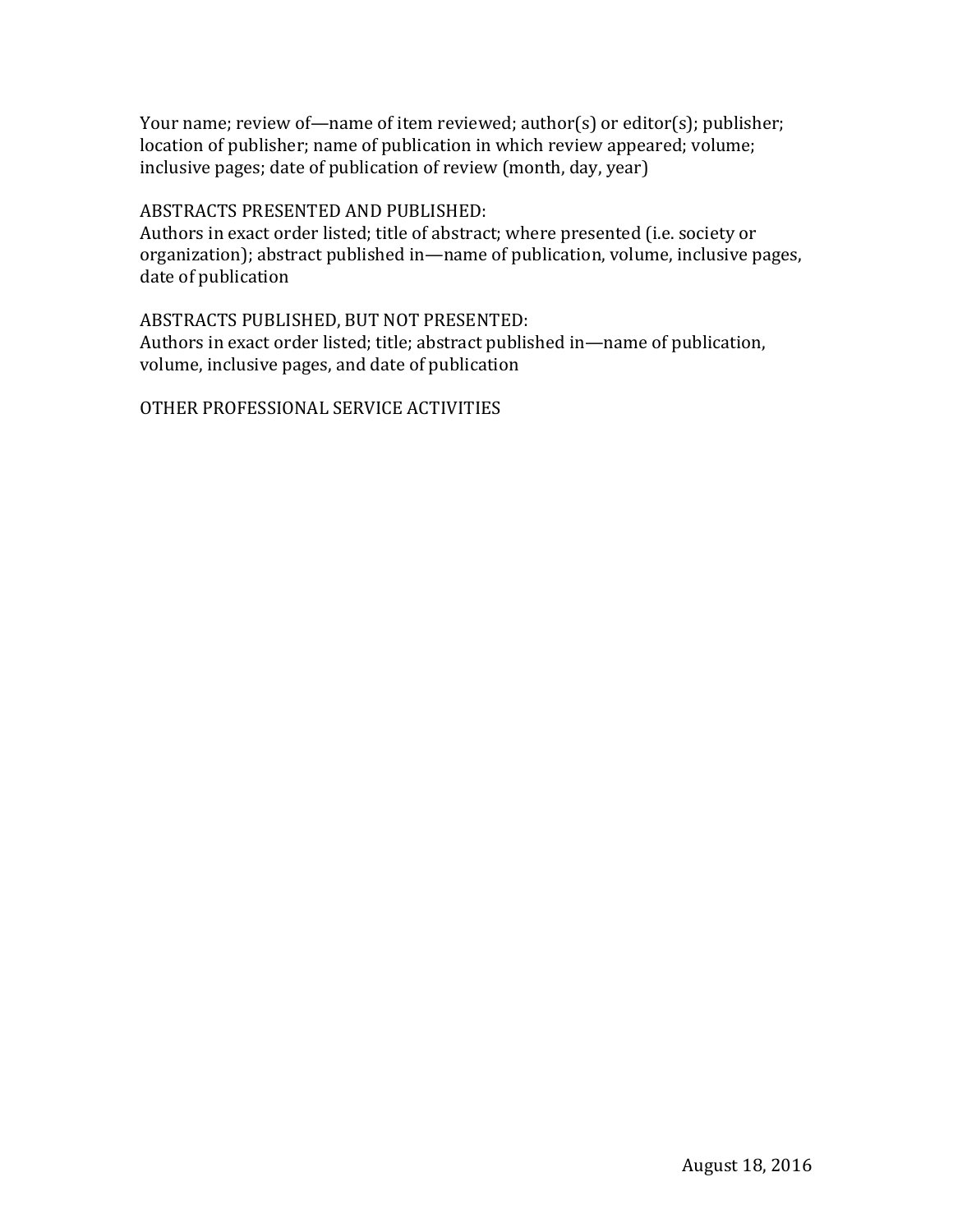# **APPENDIX B**

## **EXAMPLES OF PROMOTION CRITERIA FOR VARIOUS RANKS**

## **Examples of Professional Activities and Achievements Considered for Promotion to Associate Professor**

## **For Teaching:**

- Sustained and substantial teaching contributions
- Developing significant educational and curricular materials (e.g. syllabi, curricular objectives, teaching cases, software)
- Developing significant evaluation techniques (e.g. examinations, surveys, software, standardized patients).
- Responsibility for design, organization, coordination and evaluation of a high quality course or series of lectures
- Developing and participating in teaching of major components of courses (medical student, graduate student, resident, fellow, or CME courses)
- Significant contributions to educational administration, curriculum planning and development or analysis within the educational program (modules, clerkships, selectives, electives)
- Developing or applying new or improved teaching methods
- Supervising or coordinating teaching by others (e.g. module/clerkship, residency program director)
- Supervising graduate students and participating in dissertation committees
- Inclusion of teaching materials or educational scholarship in a peer-reviewed venue
- Adoption of teaching materials or innovations by other faculty or institutions
- Invitations to present at regional, national or international meetings (including evaluations of the presentations)
- Consulting work provided to other medical schools
- Securing program development funding
- Teaching effectiveness evidenced by mastery of both content and method, documented by student and faculty evaluations
- Participation in the development of texts or educational software
- Thesis or dissertation advisement of graduate students
- $\bullet$  Receipt of teaching awards

# **For Scholarship/Research:**

- Principal investigator of peer-reviewed, externally funded research grants (Research can be basic, clinical, health services, or quality improvement)
- Principal investigator of other funded research grants
- Publishing peer-reviewed articles in quality journals
- Presentation of findings at meetings and conferences
- Unsolicited invitations to present research findings at other institutions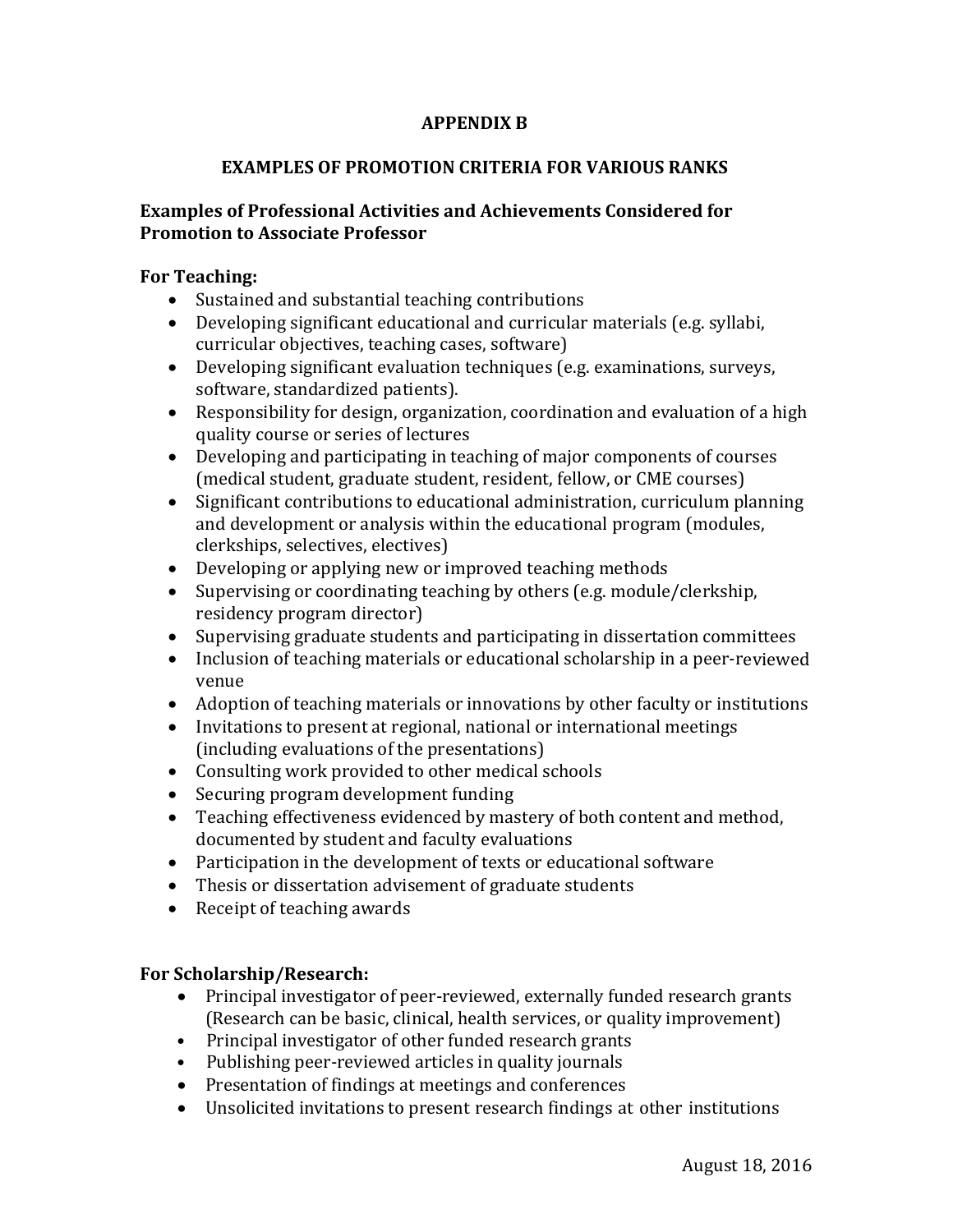- Leadership role in appropriate committees related to research such as IRB
- Peer reviewer of manuscripts for journals as well as *ad hoc* editorial services to professional publications
- Officer of national/international scientific societies
- Election to membership or fellowship in prestigious scholarly societies, advisory groups or study sections
- $\bullet$  Serving as examiner for recognized specialty board, or the equivalent
- Leadership of group developing local or regional clinical guidelines and/or membership of group developing national guidelines or equivalent activities
- Leadership of group developing local or regional health policy and/or membership of group developing national policy
- Patents or other evidence of acceptance of devices or procedures
- Service on national committees and task forces or review panels
- $\bullet$  Effective participation in research training
- Serving as an exemplary clinical or research role model for trainees
- Receipt of scientific honors or research awards

# **For Patient Care/Clinical Services:**

- A scholarly approach to patient care as demonstrated by: (a) Knowledge and/or use of current concepts and techniques, or development of new programs; (b) Dissemination of clinical knowledge at the regional or national level
- Development, implementation, and/or evaluation of innovative care programs and/or quality improvement programs
- Leadership role in committees or groups related to clinical services
- Evaluations of the candidate's clinical activities and performance by authorities in the candidate's field
- Responsibility for a clinical program
- Serving as an exemplary clinical role model for trainees
- $\bullet$  Awards and other recognition as an outstanding regional clinician
- Publication of clinical observations, reviews, investigations, computer programs or contributions dealing with new clinical insights, improved methods of diagnosis and treatment and more effective delivery systems
- Recognition as an outstanding clinician as evidenced by a state-wide pattern of clinical referrals and/or reputation for clinical excellence,
- Recognition of superior clinical accomplishments as evidenced by being sought out for consultation by colleagues
- Holding leadership role in an affiliated hospital or health care organization, or recognized achievement on behalf of such an organization
- Membership or fellowship in elected professional organization that denotes a high level of clinical competency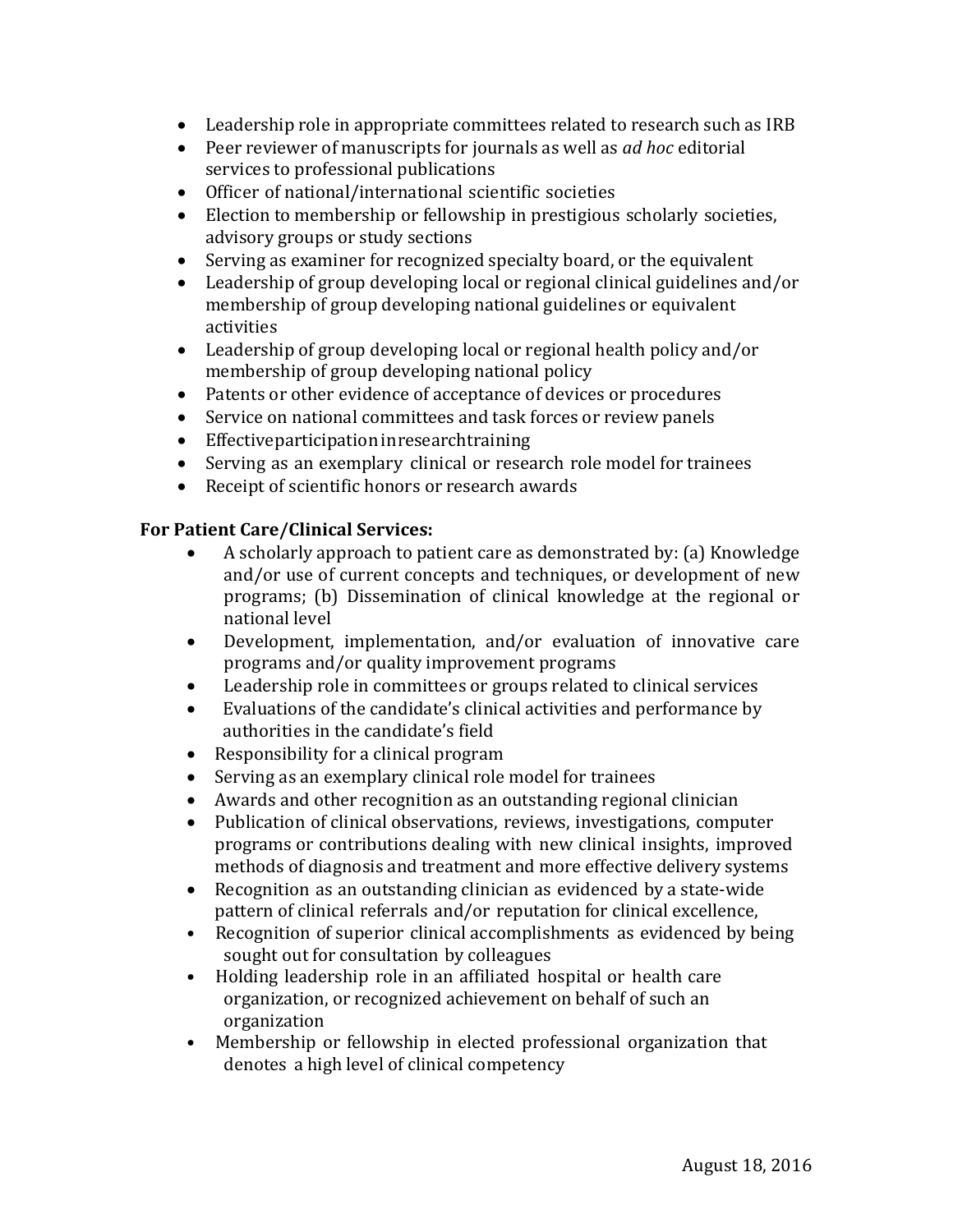## **For Professional Service**

- Leadership and substantial contributions to committees and working groups of the College, University, and national/international groups
- Substantial administrative responsibility for program development
- A spokesperson for the College or University on areas of expertise
- A leadership role/chair of major committees of professional organizations on a regional basis
- Professional service to local, regional, state, or national associations or governmental units
- Serving as an effective mentor for junior faculty, or for students
- Serving on civic organizations concerned with health care issues at local, state, national, or international level

## **Examples of Professional Activities and Achievements Considered for Promotion** to Professor

## **For Teaching:**

- Responsibility for design, organization, coordination and evaluation of a high quality course or series of lectures
- Responsibility for successful curriculum innovation and design
- Writing or editing textbooks or equivalent resources adopted by other institutions
- Acting as an education consultant to national or international bodies or a reviewer for national grants in education
- Supervising an educational program for a national or international audience
- Developing a course, curricular materials, or evaluation resources/techniques that are used regionally, nationally or internationally
- Inclusion of teaching materials or educational scholarship in a peer-reviewed venue
- Data showing adoption of teaching materials by other faculty or institutions
- Invitations to present at regional, national or international meetings, including evaluations of the presentations
- List of institutions where the curriculum or innovation has been adopted
- Invitations to consult with other schools
- Securing program development funding
- Teaching effectiveness evidenced by mastery of both content and method, documented by student and faculty evaluations
- Innovation in teaching methods and production of texts, educational software or other software
- Thesis or dissertation advisement of graduate students
- $\bullet$  Receipt of teaching awards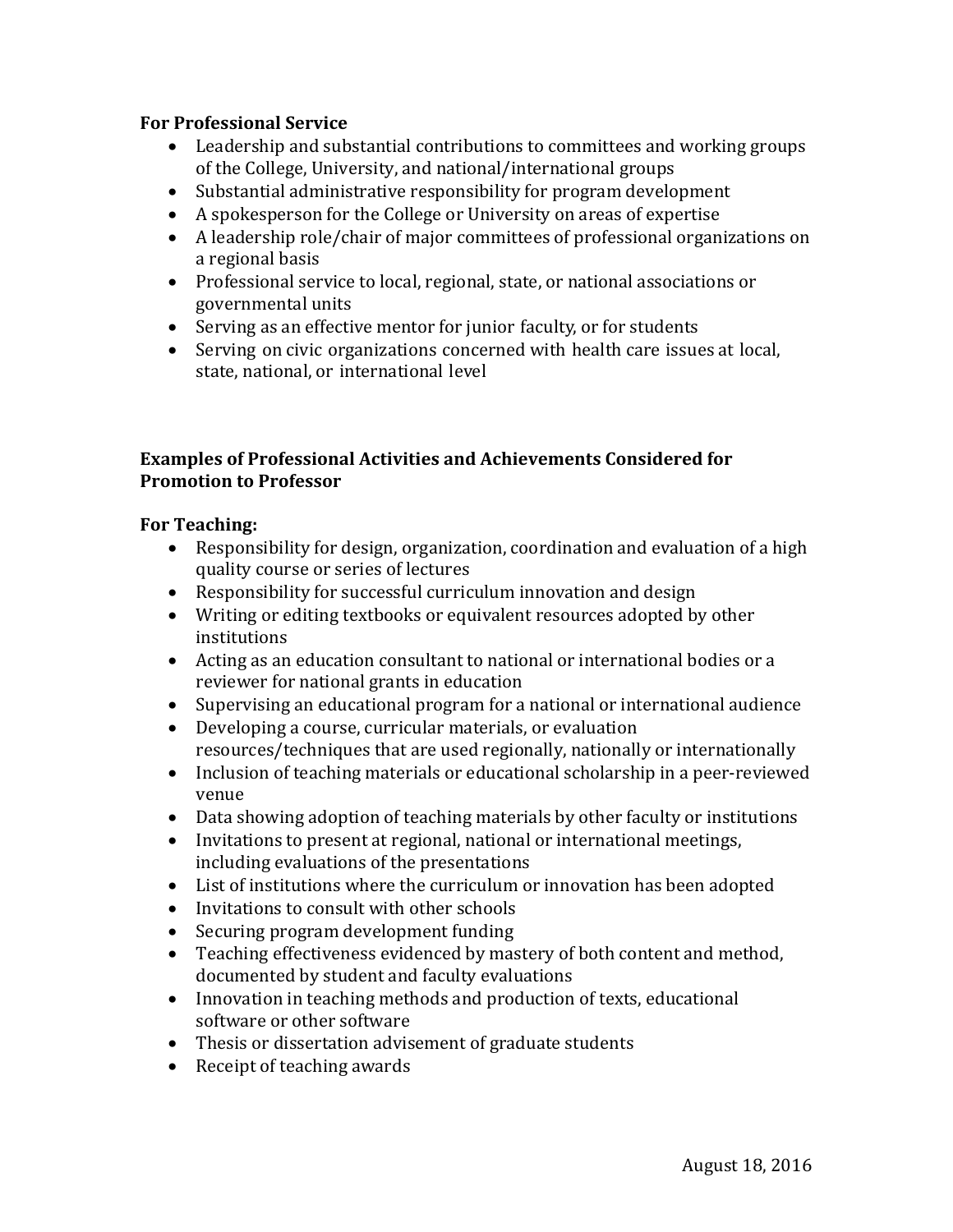## **For Scholarship/Research:**

- Principal investigator of peer-reviewed, externally funded research grants
- Principal investigator of other funded research grants
- Publishing peer-reviewed articles in quality journals
- Invited research presentations to other institutions, prestigious meetings, workshops, and other academic venues
- Service on national research committees and task forces
- Contributing editor or regular writer for a major scientific publication
- $\bullet$  Member of an editorial board of a major scientific publication
- Officer of national/international scientific societies
- Significant contributions to the development of other scholars and researchers (evidence of mentoring must be provided to the mentees as well as from colleagues and the Department Chair)
- Election to membership or fellowship in prestigious scholarly societies, advisory groups or study sections
- $\bullet$  Serving as examiner for recognized specialty board, or the equivalent
- Leadership of group developing local or regional clinical guidelines and/or membership of group developing national or international guidelines or equivalent activities
- Leadership of group developing local or regional health policy and/or membership of group developing national policy
- Leadership role in appropriate committees or groups related to research such as IRB
- Patents or other evidence of acceptance of devices or procedures
- Receipt of scientific honors or research awards

# **For Patient Care/Clinical Services:**

- A scholarly approach to patient care as demonstrated by: (a) Knowledge and/or use of current concepts and techniques, or development of new programs; (b) National dissemination of clinical knowledge at the national or international level
- Leadership role in appropriate committees or groups related to clinical services
- Evaluations of the candidate's clinical activities and performance by authorities in the candidate's field
- Responsibility for a major clinical program
- Clinical or public health consulting on a national or international basis
- Awards and other recognition as an outstanding clinician
- Recognition as a national leader in area of expertise
- Publication of clinical observations, reviews, investigations, computer programs or contributions dealing with new clinical insights, improved methods of diagnosis and treatment and more effective delivery systems
- Recognition as an outstanding clinician as evidenced by a state-wide